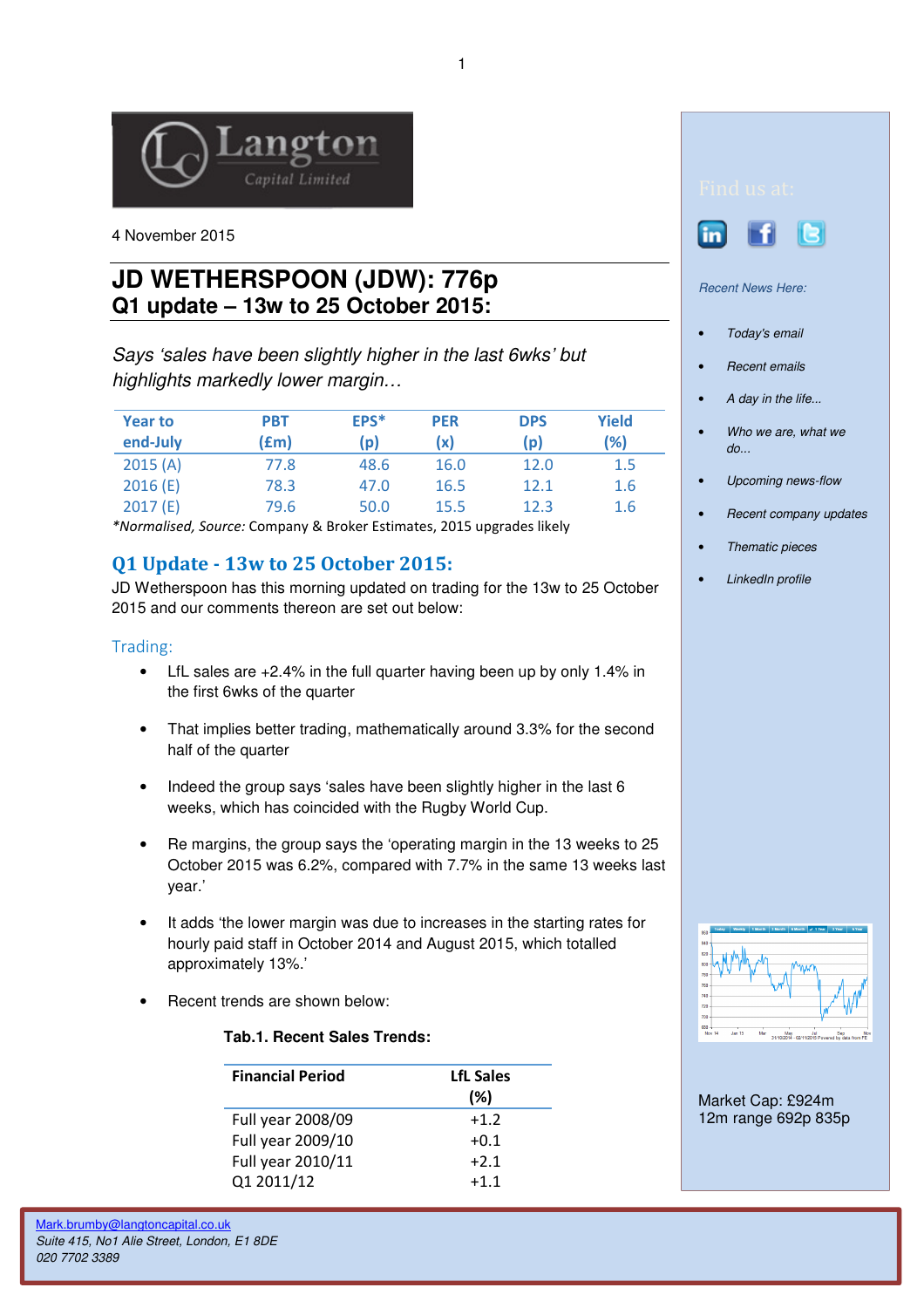| H1                        | $+2.1$ |
|---------------------------|--------|
| Q3                        | $+2.0$ |
| Full year 2011/12         | $+3.2$ |
| Q1 2012/13                | $+7.1$ |
| H1                        | $+6.9$ |
| Q3                        | $+6.3$ |
| Full year 2012/13         | $+5.3$ |
| Q1                        | $+3.7$ |
| Q2 (first 12w)            | $+6.7$ |
| H1                        | $+5.2$ |
| Q3                        | $+6.2$ |
| Full year 2013/14         | $+5.5$ |
| First 6w 2014/15          | $+6.3$ |
| Q1                        | $+6.3$ |
| Q2 (12w)                  | $+2.8$ |
| H1                        | $+4.5$ |
| First 6wks H <sub>2</sub> | $+1.6$ |
| 13wks to 26 April         | $+1.7$ |
| 39wks to 26 April         | $+3.6$ |
| 11wks to 12 July          | $+2.9$ |
| Full year 2014/15         | $+3.3$ |
| 6w 2015/16                | $+1.4$ |
| Q1                        | $+2.4$ |
|                           |        |

Source: Company Reports

### Balance Sheet, Debt & Outlook:

- The group has opened 3 new pubs since the start of the financial year and has sold 1.
- JDW says 'we intend to open approximately 15 pubs in the current financial year.' This is at the lower end of prior expectations
- The group confirms that 'following a review of our pubs, as previously reported, the Company offered 20 leasehold pubs for sale' but is adding it 'is now considering a small number of freehold disposals in the course of the financial year.'
- Re debt, JDW says 'the Company remains in a sound financial position. Net debt at the end of this financial year is currently expected to be slightly above the 26 July 2015 total of £601.1million.'
- Re the outlook, chairman Tim Martin says 'as we indicated in September, it is difficult to quantify exactly the factors which will influence our trading performance in the early stages of a financial year.'
- Mr Martin says 'increased labour costs are clearly an important factor for all pub and restaurant companies and may result in our annual profits being slightly lower than the last financial year.'

### Conclusion:

- As mentioned previously, JDW is ahead of the curve on wages but this is clearl at the expense of margin.
- The group increased the minimum hourly rate for staff by 5% in October 2014 and by a further 8% at the end of July 2015.

2